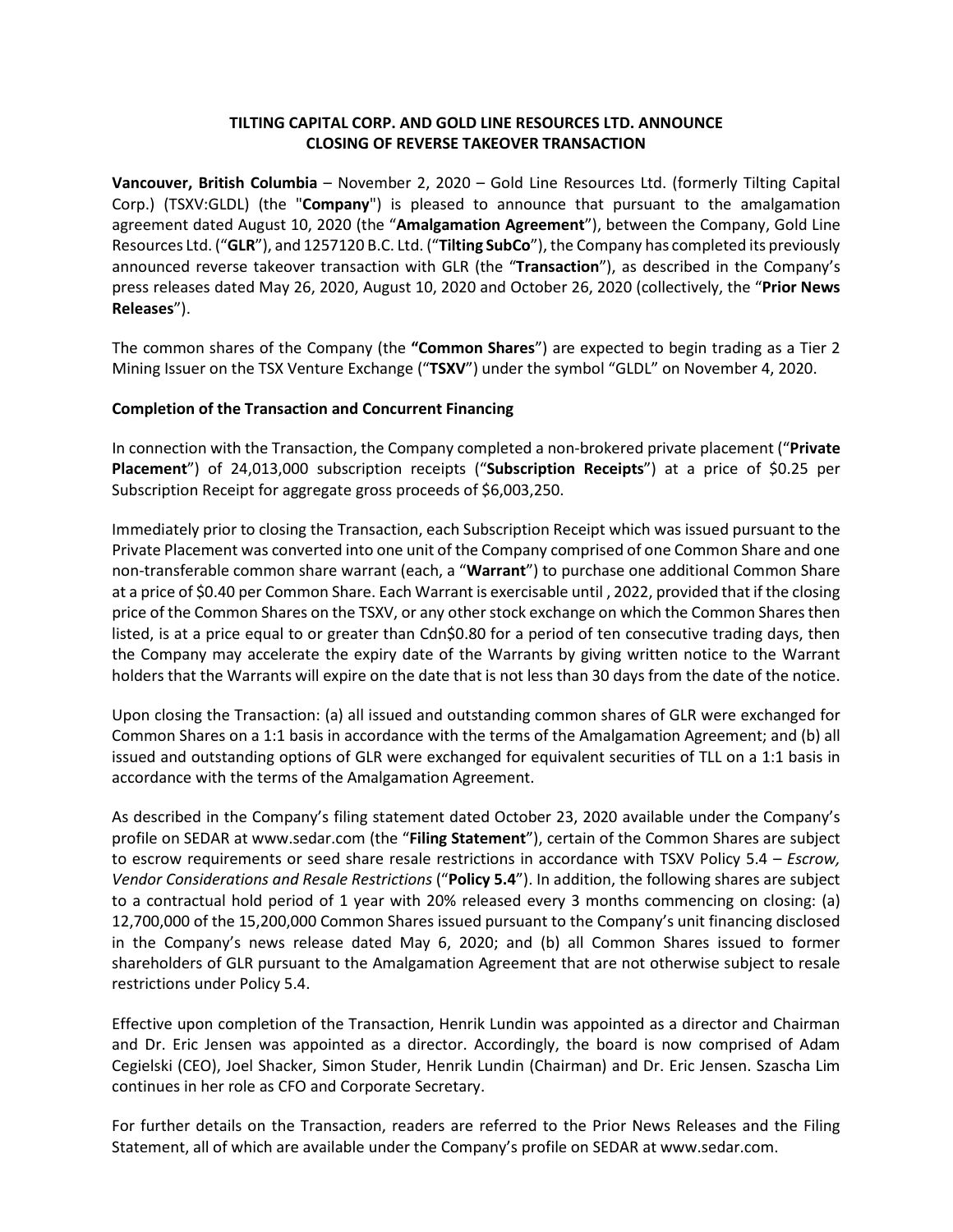#### **Grant of Stock Options**

The Company also announces that a total of 5,500,000 incentive stock options have been granted to directors, officers, employees and consultants of the Company pursuant to the Company's stock option plan. The options have an effective grant date of October 29, 2020 and are exercisable for a period of 10 years at a price of \$0.25 per share, with 1/3 vesting every 6 months beginning on closing.

### **Other Information**

In connection with the completion of the Transaction, the following corporate actions were completed: (i) the Company changed its name to Gold Line Resources Ltd.; and (iii) the company formerly known as GLR amalgamated with Tilting SubCo and became a wholly-owned subsidiary of the Company and was renamed Gold Line Resources Holdings Ltd.

## **About Gold Line Resources Ltd.**

GLR is focused on acquiring gold projects with exceptional exploration potential in the most prolific goldproducing regions of Sweden. GLR is working in one of the world's top mining jurisdictions and emerging exploration frontiers due to its strong mineral endowment, stable tenure, straightforward permitting, favorable tax regime and supportive geopolitical landscape.

GLR currently holds a prospective portfolio of five gold exploration projects in Sweden: one project is in the Skellefteå Belt of North Central Sweden and four projects, including the Långtjärn Property, are located within the Gold Line Mineral Belt of North Central Sweden. The projects are located on a 200 kilometer [km] Proterozoic greenstone-sedimentary belt that is host to multiple gold showings and deposits.

GLR intends to undertake significant exploration work on the Långtjärn Property, as recommended by the authors of the Technical Report (as defined below). For further information on the Långtjärn Property and the recommended exploration program, readers are referred to the technical report titled "*Technical Report for the Långtjärn Property, Northern Sweden*" dated effective June 30, 2020 (the "**Technical Report**"), prepared in accordance with NI 43-101 – *Standards of Disclosure for Mineral Projects* and the policies of the TSXV, which is available under the Company's SEDAR profile.

For further information, please contact:

Adam Cegielski Chief Executive Officer Tel: 1-800-858-9710

*The TSXV has in no way passed upon the merits of the Transaction and has neither approved nor disapproved the contents of this press release.*

*Neither the TSXV nor its Regulation Services Provider (as that term is defined in the policies of the TSXV) accepts responsibility for the adequacy or accuracy of this release.*

## **Cautionary Statements Regarding Forward-Looking Information**

*This press release contains forward-looking information within the meaning of Canadian securities laws. Such information includes, without limitation, information regarding the terms and conditions of the*